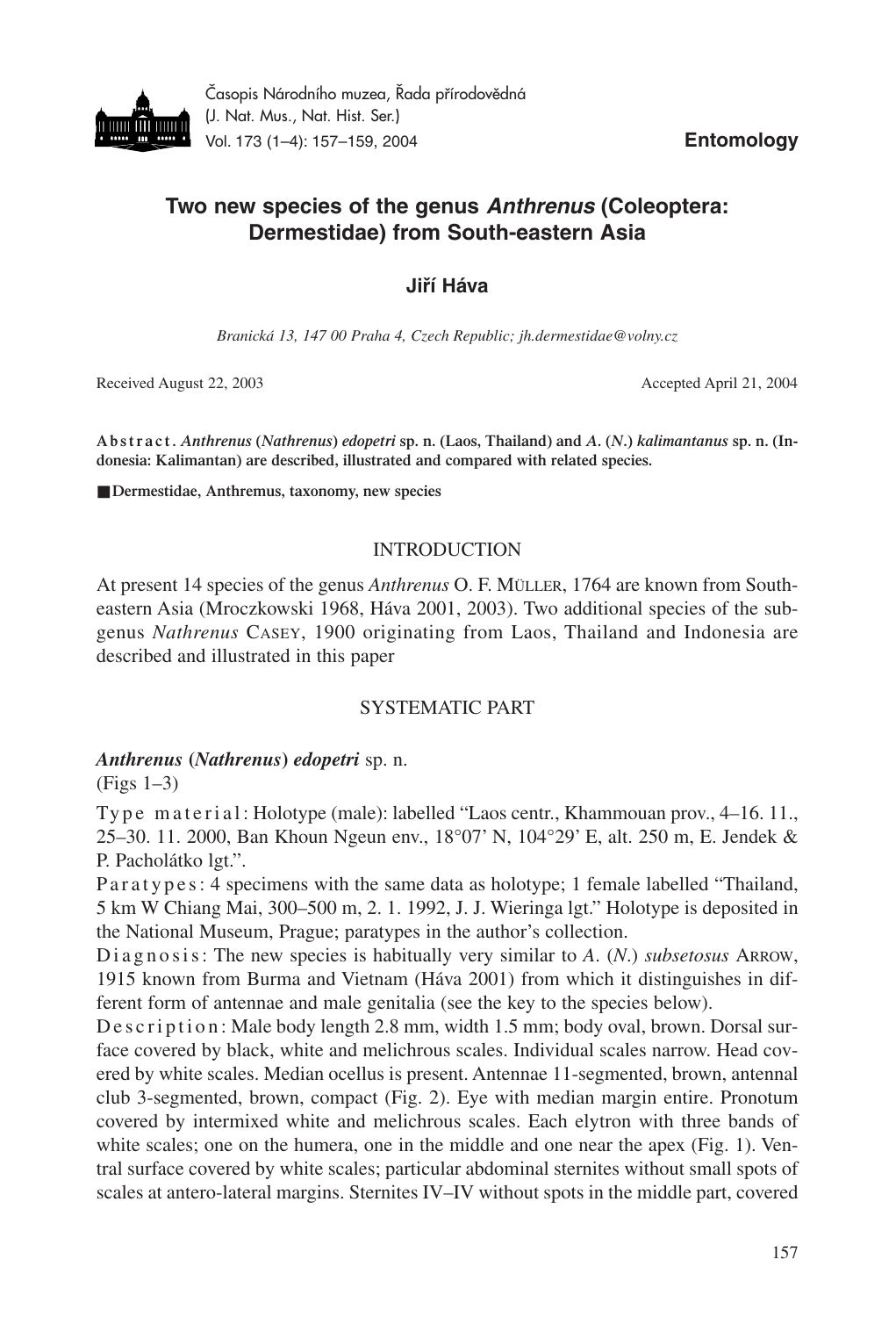

**Figs 1–6.** *A***. (***N***.)** *edopetri* **sp. n.: (1) habitus (dotted area = white scales); (2) antenna of male; (3) male genitalia.** *A***. (***N***.)** *kalimantanus* **sp. n.: (4) habitus; (5) antenna of male; (6) male genitalia. (scale = 0.25 mm)**

by white scales. Prosternum with white scales only. Metasternum with white scales, without a large patch at lateral margins. Legs brown with white scales and white setae. Male genitalia (Fig. 3).

Female similar to the male.

Variation: Body length  $2.8-3.2$  mm, width  $1.5-1.8$  mm.

Type locality: Laos centr., Khammouan prov., Ban Khoun Ngeun env.

Distribution: Central Laos and Thailand.

N a m e d e rivation: This species is dedicated to my friends, Edo Jendek (Bratislava, Slovakia) and Petr Pacholátko (Brno, Czech Republic).

# *Anthrenus* **(***Nathrenus***)** *kalimantanus* sp. n.

(Figs 4–6)

Type material: Holotype (male): labelled Indonesia, Kalimantan Barat, Gunung Palung Nat. Park, Cabang Panti research site,  $1^{\circ}13'$  S  $110^{\circ}7'$  E,  $18-26.7$ . 1993. The holotype is deposited in the author's collection.

Diagnosis: The new species is habitually very similar to A. (N.) *subsetosus* ARROW, 1915, fom which it differs in plat and broad form of body and different form of antennae and male genitalia (see the key to the species below).

D e s c r i p t i o n : Male body length 3.5 mm, width 2.0 mm; body oval, plat, broad, black (Fig. 4). Dorsal surface covered by intermixed brown and yellow scales. Individual scales large and narrow. Head covered by yellow scales. Median ocellus presented. Antennae 11-segmented, brown, antennal club 2-segmented, brown, compact (Fig. 5). Eye with median margin entire. Pronotum covered by intermixed brown and yellow scales. Each elytron with intermixed brown and yellow scales. Ventral surface covered by white and yellow scales; particular abdominal sternites not bearing small spots of scales at anterolateral margins. Sternites I–IV without spots in the middle part, covered with white scales. Prosternum with white scales only. Metasternum with white scales, without